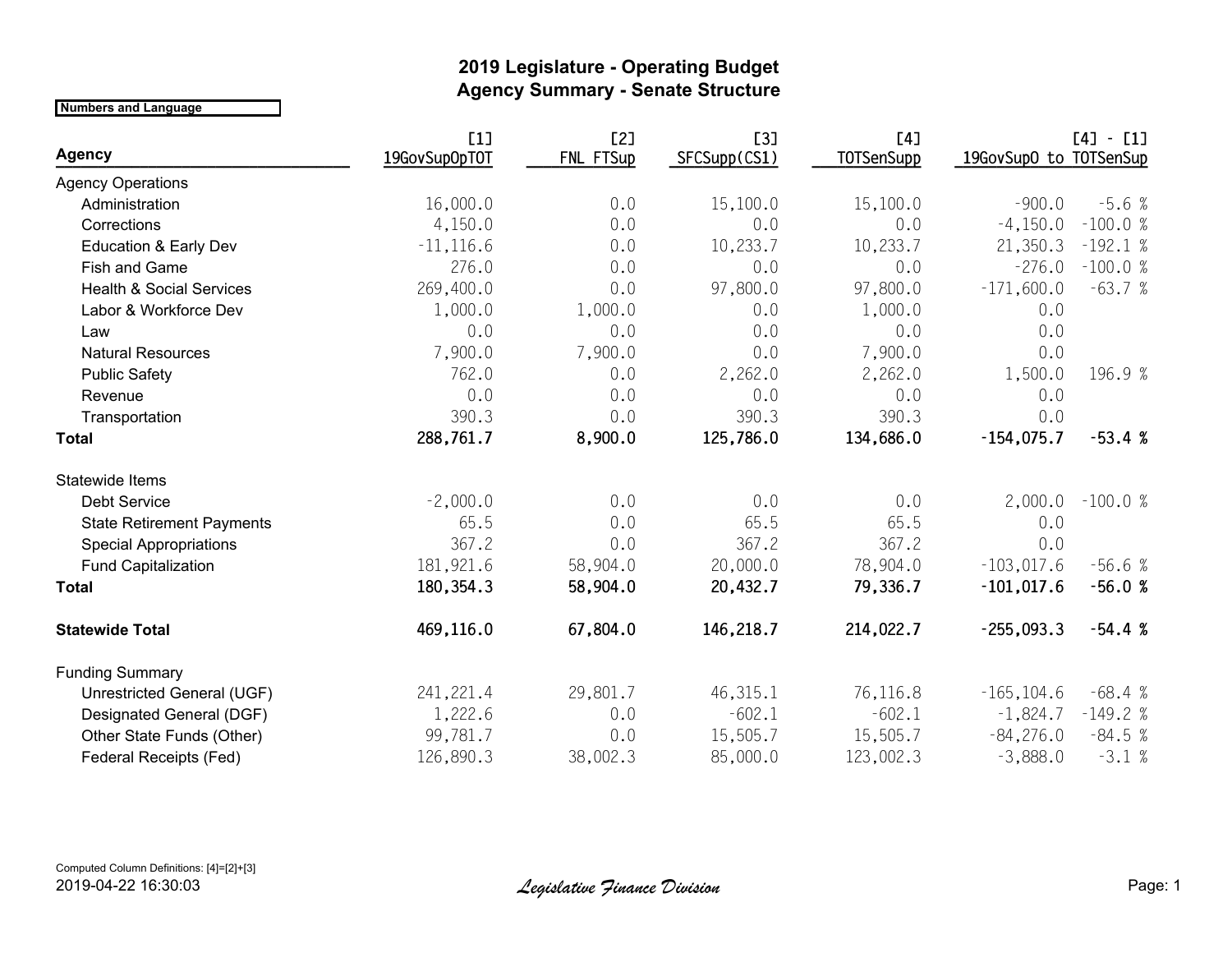## **2019 Legislature - Operating Budget Agency Summary - Senate Structure**

**Numbers and Language**

| Agency                | [1]<br>19GovSupOpTOT | [2]<br>FNL FTSup | [3]<br>SFCSupp(CS1) | [4]<br><b>TOTSenSupp</b> | 19GovSupO to TOTSenSup | $[4] - [1]$ |
|-----------------------|----------------------|------------------|---------------------|--------------------------|------------------------|-------------|
| Non-Additive Items    |                      |                  |                     |                          |                        |             |
| <b>Fund Transfers</b> | $-3,000.0$           | 0.C              | U.O                 | U.O                      | 3,000.0                | $-100.0%$   |
| <b>Total</b>          | $-3,000.0$           | 0.0              | 0.0                 | 0.0                      | 3,000.0                | $-100.0%$   |